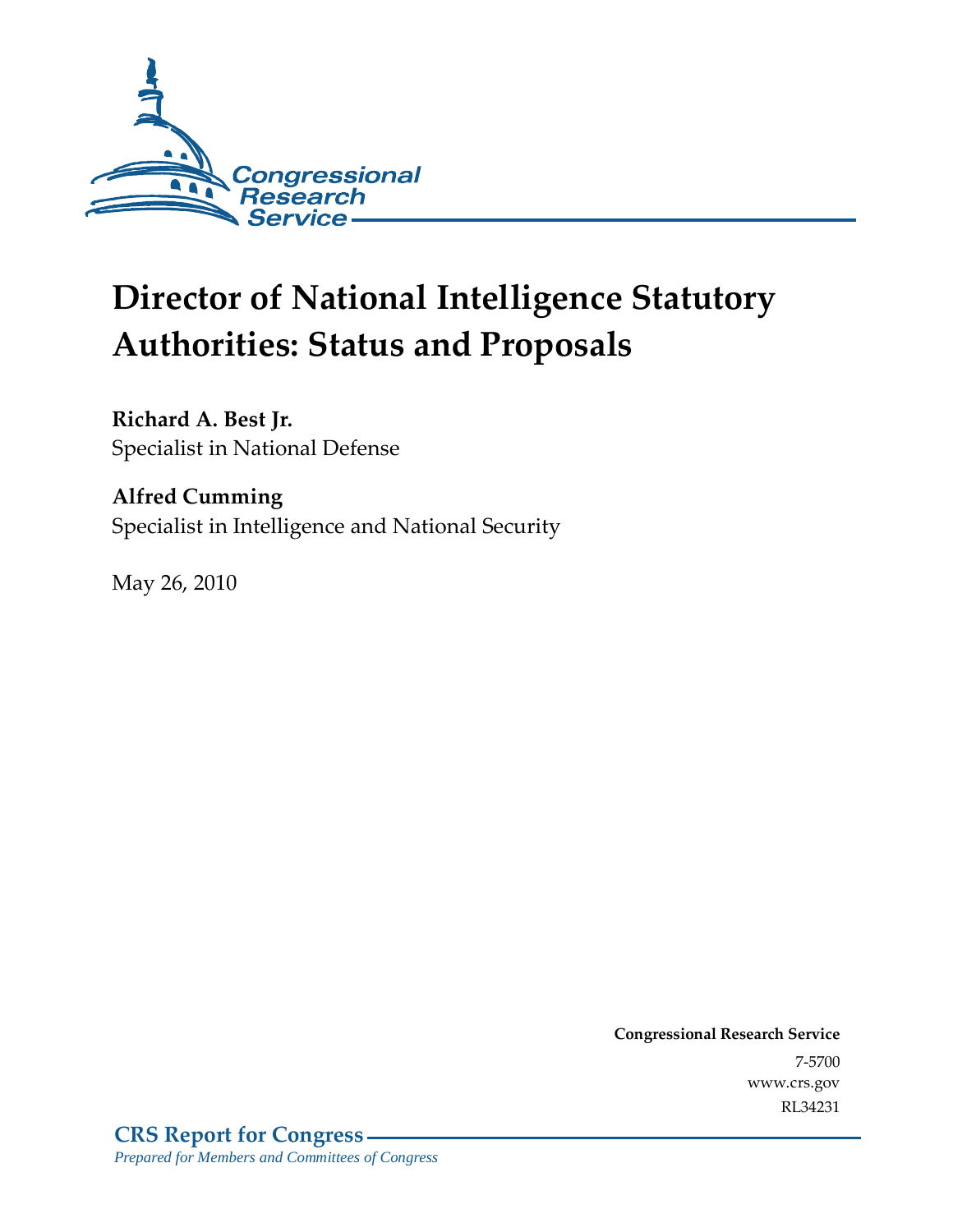# **Summary**

In passing the Intelligence Reform and Terrorism Prevention Act of 2004 (P.L. 108-458) in 2004, Congress approved the most comprehensive reform of the U.S. intelligence community since it was created over 50 years ago. Principal among enacted changes was the establishment of a new position of the Director of National Intelligence (DNI) to serve as head of the intelligence community (IC) and principal adviser to the President on intelligence matters related to the national security and to oversee and direct the implementation of the National Intelligence Program.

Some observers have questioned whether the act provides the DNI the authority necessary to effectively carry out these responsibilities. Others assert that the DNI's authorities are significantly stronger than those of the former Director of Central Intelligence (DCI), but suggest that DNIs have failed to aggressively assert the authorities they have been provided.

During his Senate confirmation proceeding in January 2009, DNI Dennis C. Blair said that he would withhold judgment as to whether his authorities were sufficient but over time would advise the President and Congress if he concluded they were not. He also assured Senators that he would exercise his authorities to the fullest. The abrupt announcement of his resignation in May 2010 suggested to some that he had been unable to exercise his authorities to meet his responsibilities and, for some, raised questions about the viability of the DNI position.

In 2007, Admiral Blair's predecessor, DNI Michael McConnell, acknowledged his authorities were stronger than those of the DCI and conceded that he had not issued certain guidance to the IC clarifying the new authorities (the subsequent 2008 revisions to EO 12333, initiated by DNI McConnell, were intended to provide such guidance). Nevertheless, he argued that effectively managing the IC would require authorities in addition to the ones Congress approved in 2004.

Responding to the these concerns, the Senate Intelligence Committee strengthened DNI authorities in the FY2008 Intelligence Authorization bill (S. 1538; S.Rept. 110-75) by providing the DNI authority to conduct accountability reviews of significant IC failures, address interagency information sharing deficiencies, and approve interagency funding of national intelligence centers.

In contrast, the House Intelligence Committee provided more limited authority enhancements, asserting that the DNI had failed to assume a more directive role in coordinating the IC. Conferees agreed to a compromise package of enhancements (H.Rept. 110-478), but President George W. Bush vetoed the final overall legislation, citing non-related reasons. In the FY2009 intelligence authorization bill, both committees again provided enhancements virtually identical to those approved by each chamber a year earlier. Although the House approved its version of the authorization bill, the Senate did not act on its reported bill, leaving the IC without an authorization bill in FY2009. FY2010 legislation containing similar reforms has been passed by both chambers but a conference report has not yet been completed.

While the DNI's authorities are stronger than those that were available to the DCI, whether they are sufficient to implement the 2004 intelligence reforms mandated by Congress, it has been argued, will continue to depend on several factors, including the degree to which the authorities themselves are adequate, the DNI's willingness to assert those authorities, and the extent to which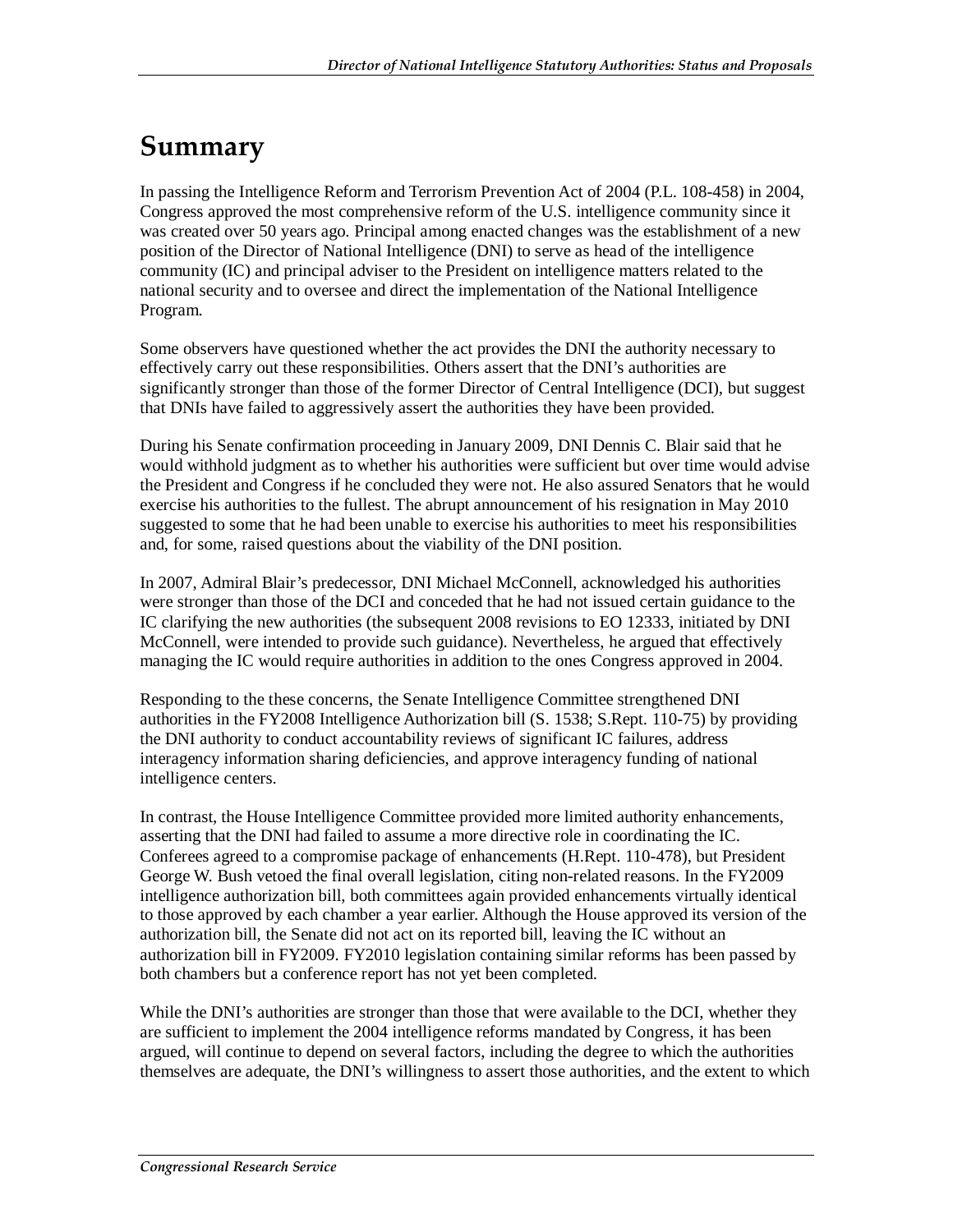the DNI receives presidential and congressional support. This implies an important oversight role for the  $111<sup>th</sup>$  Congress.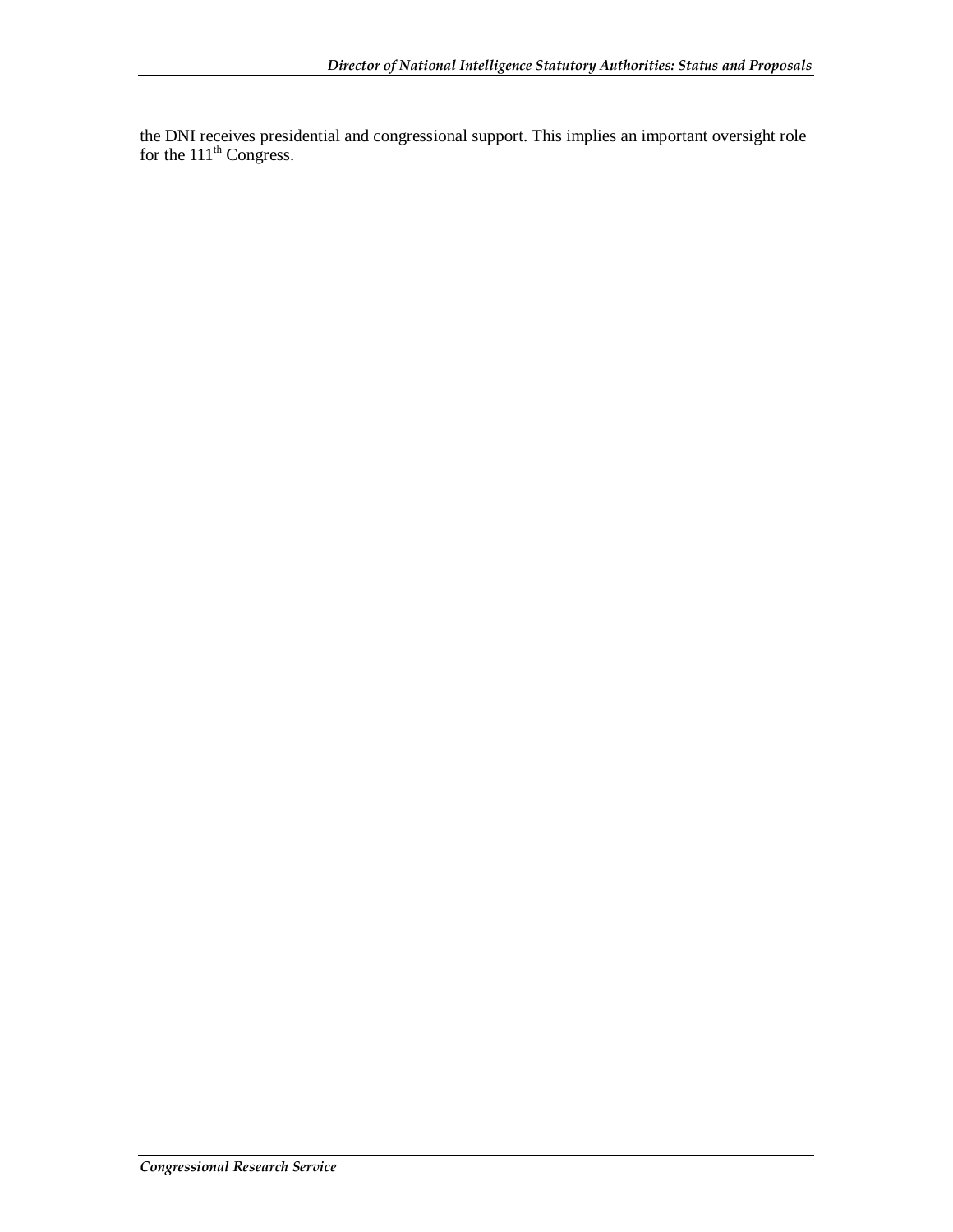# **Contents**

| Congressional Intelligence Committees Adopt Different Approaches; House |  |
|-------------------------------------------------------------------------|--|
|                                                                         |  |
|                                                                         |  |
|                                                                         |  |
|                                                                         |  |
|                                                                         |  |
|                                                                         |  |
|                                                                         |  |
|                                                                         |  |
|                                                                         |  |
|                                                                         |  |
|                                                                         |  |
|                                                                         |  |
|                                                                         |  |

# **Contacts**

|--|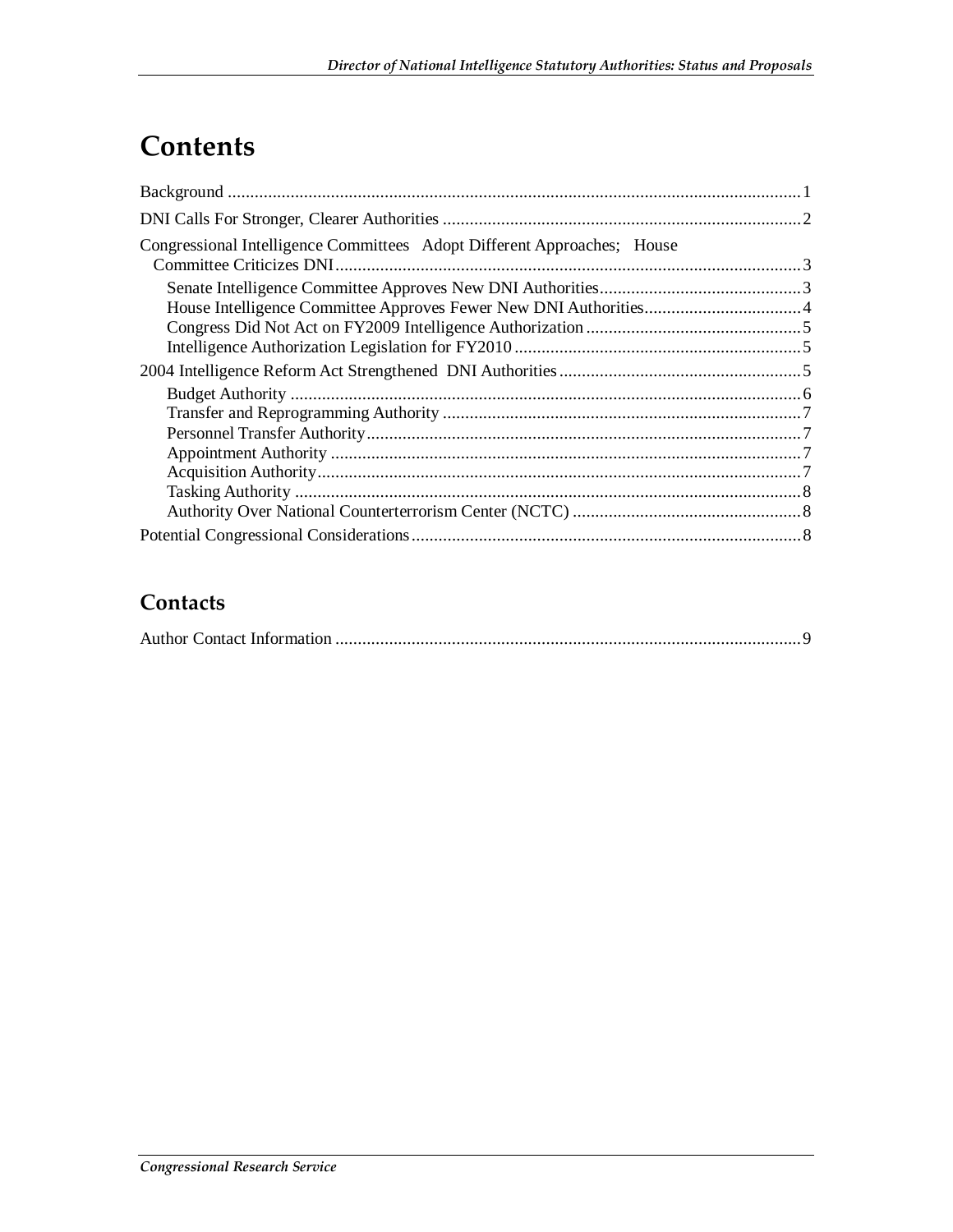# **Background**

As of May 2010, there have been three Directors of National Intelligence (DNIs). On April 21, 2005, Ambassador John Negroponte was confirmed as the first DNI, a position established by the Intelligence Reform and Terrorism Prevention Act of 2004 (P.L. 108-458; hereafter, the Intelligence Reform Act). There was considerable media speculation at the time as to whether the new DNI would have the authority necessary to effectively manage the intelligence community, long viewed by observers as more of a loose confederation of 16 separate intelligence entities than an integrated community. On January 22, 2007, Ambassador Negroponte was nominated as Deputy Secretary of State, and retired Admiral J. Michael McConnell was confirmed as his successor on February 7, 2007. Retired Admiral Dennis C. Blair became the third individual to serve as DNI when he was confirmed on January 28, 2009. On May 20, 2010, Blair announced his resignation as DNI effective May 28, 2010.

Historically, the Director of Central Intelligence (DCI) had three primary responsibilities that were codified in the National Security Act, as amended. First, the DCI was responsible for providing national intelligence (as opposed to tactical intelligence for military commanders) to the President and other senior officials, and "where appropriate," to Congress. Second, the DCI served as head of the intelligence community with authorities to establish priorities for collection and analysis, to develop and present to the President the annual budget for national intelligence programs, and, within tightly prescribed limits, to transfer funds and personnel from one part of the National Foreign Intelligence Program (NFIP), renamed the National Intelligence Program (NIP) under the Intelligence Reform Act, to another. And, third, the DCI served as head of the Central Intelligence Agency (CIA), directing the collection of information by human sources, supervising the wide-ranging analytical efforts of the CIA, and, when directed by the President, undertaking covert actions.

Many outside observers, Members of Congress, and various commissions over the years argued that the DCI position was unworkable. They contended that DCIs, frustrated by the challenges involved in managing the entire intelligence community, focused narrowly on the CIA, and that the result was an ill-coordinated intelligence effort that has poorly served the nation. Some also asserted that DCIs lacked adequate legal authorities to establish priorities and to ensure compliance by intelligence agencies beyond the CIA. In particular, it was suggested that major intelligence agencies in the Department of Defense (DOD)—the National Security Agency (NSA), the National Reconnaissance Office (NRO), and the National Geospatial-Intelligence Agency (NGA)—have been more responsive to the needs of the military services than to the requirements of national policymakers. And, finally, some observers, while conceding that DCI authorities under the National Security Act were limited, nevertheless contended that DCIs failed to fully assert their authorities, particularly when their priorities conflicted with those of the Secretary of Defense, viewed by many as the dominant voice in the intelligence community because of the Secretary's control over an estimated 85% of the intelligence budget.

In July 2004 the National Commission on Terrorist Attacks Upon the United States (9/11 Commission) recommended that the DCI position be replaced by a National Intelligence Director to manage the national intelligence program and oversee the agencies that contribute to it. In response, a number of bills were introduced and, after extended deliberations, Congress approved and the President signed on December 17, 2004, the Intelligence Reform Act. It established the new position of DNI along with a separate head of the CIA. Having accepted this principle,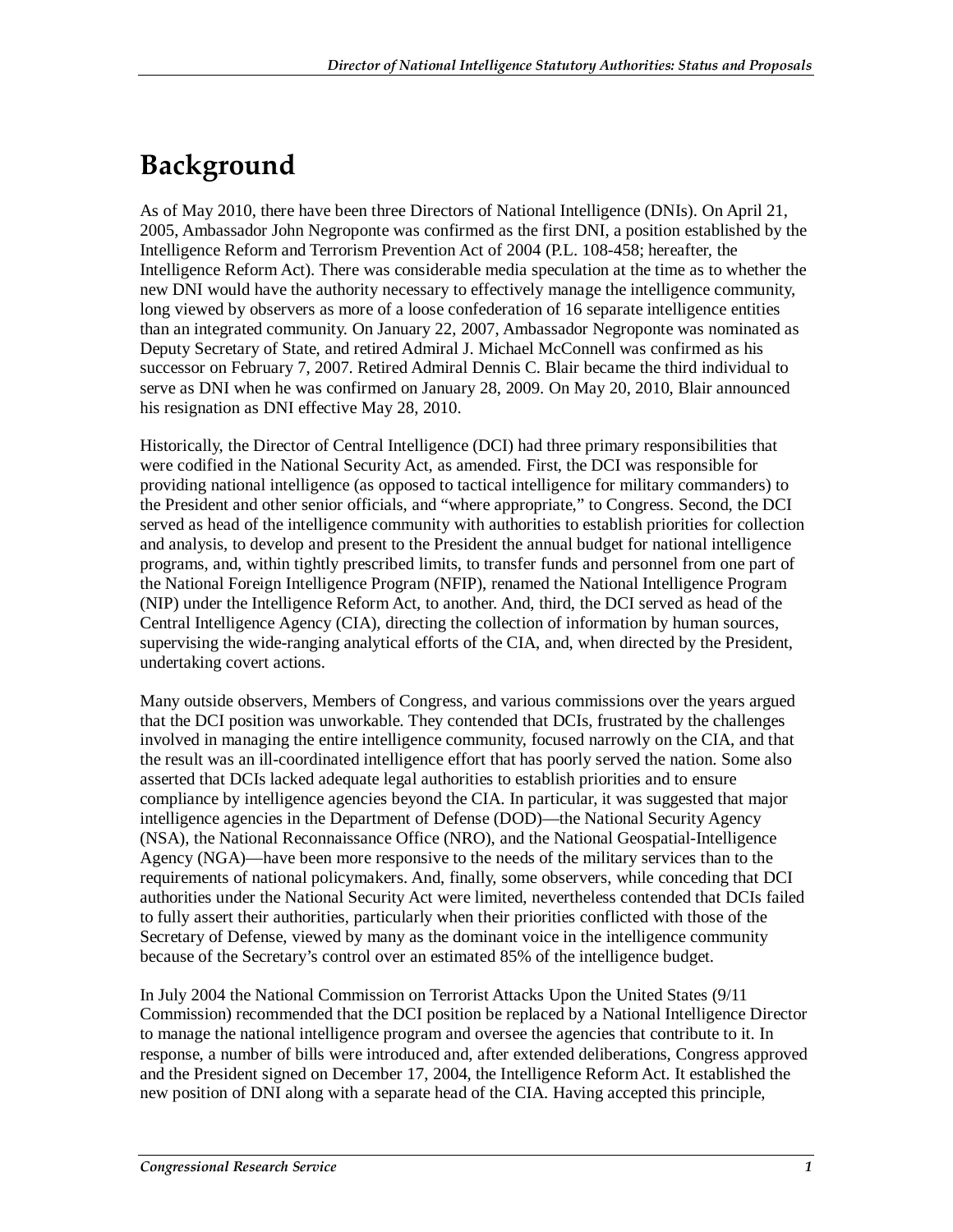however, there were significant differences of opinion about the particular authorities that should be given to the DNI, especially with regard to the preparation and execution of the budgets of the large intelligence agencies in DOD. These differences were addressed by a provision in the act (section 1018) requiring that the President issue guidelines to ensure that the DNI's authorities are exercised in a way that "respects and does not abrogate the statutory responsibilities" of other departments. No such guidelines have been issued. Some maintain that this reflects the fact that in asserting his existing authorities, the DNI has not done so in a way that has caused DOD or other agencies housing intelligence components to call for the issuance of the guidelines.

The Intelligence Reform Act assigns to the DNI two of the three principal responsibilities formerly performed by the DCI. The DNI will provide intelligence to the President, other senior officials, and Congress, and the DNI will head the intelligence community. But, unlike DCIs, the DNI will not oversee the CIA. Rather, the act establishes the new position of Director of the Central Intelligence Agency (DCIA), who will report to the DNI. The act also restates the major responsibilities of the DCIA, which include (1) collecting intelligence through human sources and by other appropriate means (but with no police, subpoena, or law enforcement powers or internal security functions); (2) correlating and evaluating intelligence related to the national security and providing appropriate dissemination of such intelligence; (3) providing overall direction for and coordination of collection by human sources outside the U.S., in coordination with other government departments; (4) performing other functions and duties related to intelligence affecting the national security as the President or DNI may direct (a formulation that, some observers believe, is intended to encompass the planning and carrying out of covert actions); and (5) under the DNI's direction, coordinating relationships between U.S. intelligence services and those of other countries.

# **DNI Calls For Stronger, Clearer Authorities**

During Senate confirmation proceedings in January 2009, DNI Blair said he would withhold judgment as to whether the DNI's authorities were sufficient until he had been confirmed and been able to exercise his authorities. But he stated that he would exercise those authorities to the fullest and would advise the President and Congress if he concluded that he needed more.

His predecessor, Admiral McConnell, signaled his view in April 2007 when he reportedly told a conference of federal officials that he lacked sufficient authority to lead the 16-agency intelligence community, citing his lack of direct line management authority over every intelligence agency except CIA, because each was a part of another Cabinet-level department.<sup>1</sup> The same month, the executive branch submitted an FY2008 Intelligence Authorization Act that would have strengthened the DNI's authorities.

DNI McConnell also announced a "100 Day Plan," an initiative intended to improve integration and collaboration within the intelligence community by revising "existing statutes, regulations, and directives," as part of an effort to "delineate clearly the roles and responsibilities of the heads

1

<sup>&</sup>lt;sup>1</sup> Shawn Waterman, "State of Security: DNI: Lacking Authority," *United Press International*, April 10, 2007. The following agencies are members of the U.S. Intelligence Community: Central Intelligence Agency, Defense Intelligence Agency, Department of Energy, Department of Homeland Security, Department of State, Department of Treasury, Drug Enforcement Administration, Federal Bureau of Investigation, National Geospatial-Intelligence Agency, National Reconnaissance Office, National Security Agency, U.S. Air Force, Army, Coast Guard, Marine Corps, and Navy.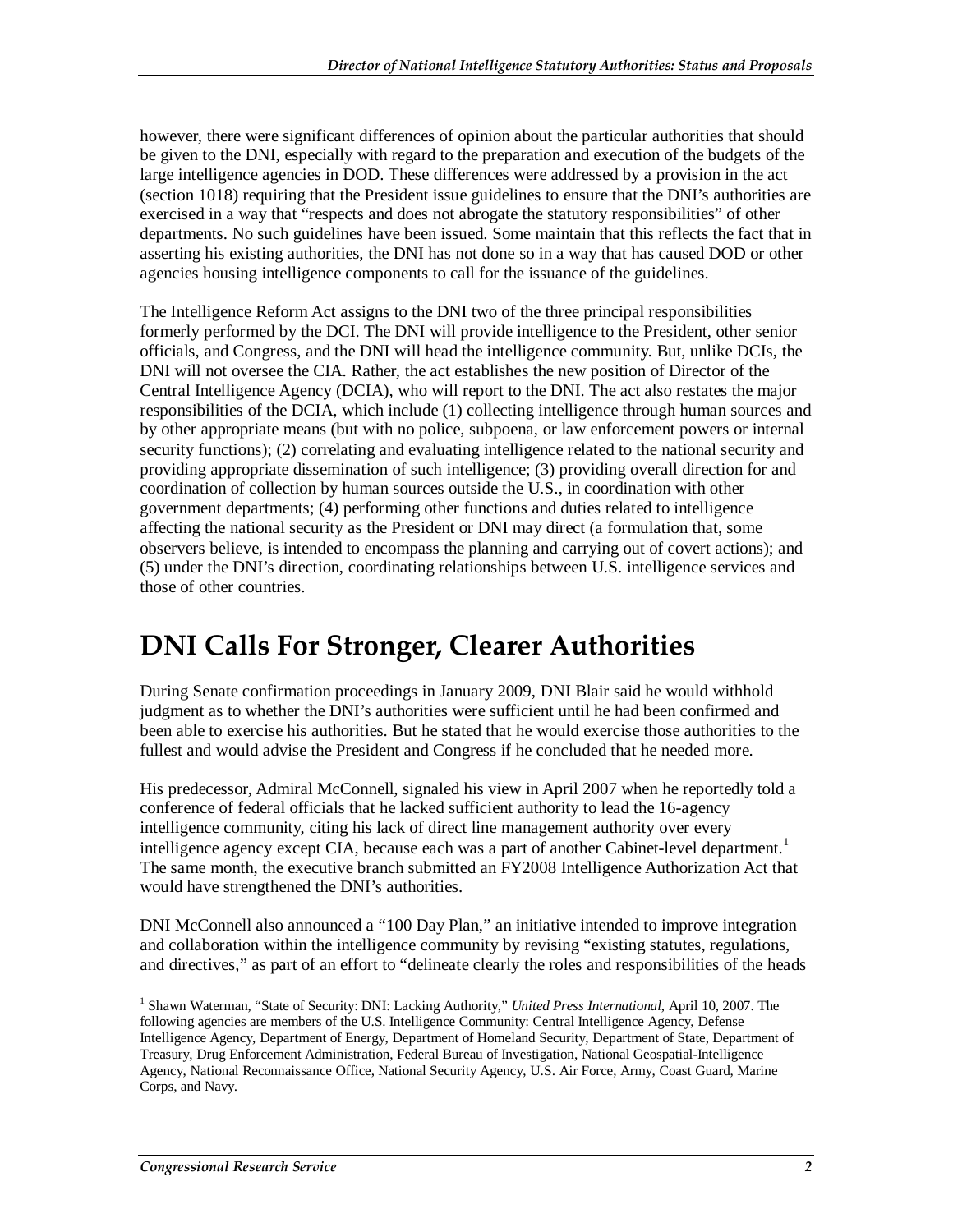of intelligence community components, as well as to clarify DNI authority regarding national intelligence agencies."<sup>2</sup> In doing so, McConnell conceded that the Intelligence Reform Act had "significantly clarified and strengthened DNI authorities," but that IC leadership had "not fully defined those authorities in guidance" to the intelligence community.<sup>3</sup> To in part address this deficiency, in 2008 President George W. Bush revised Executive Order (EO) 12333,<sup>4</sup> which generally defines the IC's roles and mission.

# **Congressional Intelligence Committees Adopt Different Approaches; House Committee Criticizes DNI**

The two congressional intelligence committees appear to have taken somewhat differing approaches to the issue of DNI authorities. In its version of the FY2008 Intelligence Authorization Act,<sup>5</sup> the Senate Intelligence Committee approved several proposals intended to strengthen the DNI authorities, while the House Intelligence Committee in its version adopted a more limited number of new authorities and expressed disappointment that the DNI had not played a more aggressive role in coordinating the intelligence community using his existing authorities.

#### **Senate Intelligence Committee Approves New DNI Authorities**

The Senate FY2009 bill<sup>6</sup> would have given the DNI several new authorities, including the authority to

- $\bullet$  increase employee compensation;<sup>7</sup>
- expand from one year to up to three years the length of time the U.S. government personnel may be detailed to the DNI's office on a non-reimbursable basis;<sup>8</sup>
- convert competitive service positions and incumbents within the intelligence community to excepted positions;<sup>9</sup>

1

<sup>&</sup>lt;sup>2</sup> See "United States Intelligence Community (IC) 100 Day Plan for Integration and Collaboration," April 11, 2007, p. 11, Office of the Director of National Intelligence, http://www.dni.gov. The plan, according to DNI McConnell, is based on the National Intelligence Strategy of the United States of America, which former DNI John Negroponte issued in 2005, and represents the first phase of a DNI-sponsored effort that is intended to demonstrate short-term progress and build momentum for Intelligence Community integration.

<sup>&</sup>lt;sup>3</sup> See "United States Intelligence Community 500 Day Plan for Integration and Collaboration," October 10, 2007, p. 14, Office of the Director of National Intelligence, http://www.dni.gov. The "500 Day Plan" represents the second phase of a DNI-sponsored effort to sustain and accelerate Intelligence Community integration and collaboration.

<sup>&</sup>lt;sup>4</sup> President Ronald Reagan signed Executive Order 12333 on Dec. 4, 1981, signaling a more active and effective role for intelligence and showing that the executive branch determined intelligence policy. See DNI McConnell's statement regarding the 2008 revisions at http://www.dni.gov/press\_releases/20080731\_release.pdf.

<sup>&</sup>lt;sup>5</sup> S. 1538, FY2008 Intelligence Authorization Act, passed in the Senate by a voice vote on October 3, 2007.

<sup>&</sup>lt;sup>6</sup> S. 2996, FY2009 Intelligence Authorization Act.

 $<sup>7</sup>$  Ibid, Sec. 301.</sup>

<sup>8</sup> Ibid, Sec. 302.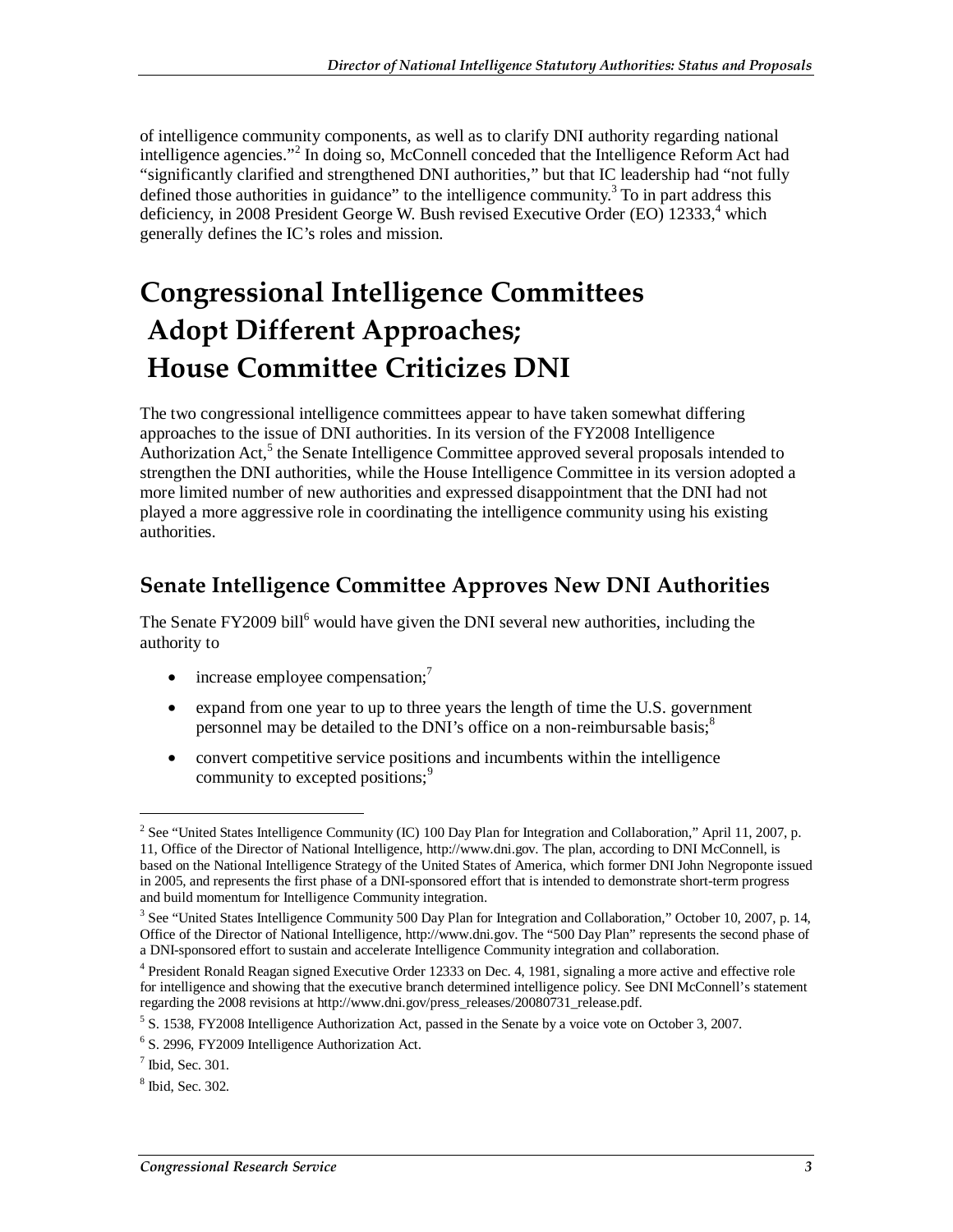- provide enhanced pay authority for critical position in portions of the intelligence community where that authority does not exist: $^{10}$
- authorize intelligence community elements, under certain circumstances, to adopt compensation, performance management, and scholarship authorities that have been authorized for any other intelligence community element;<sup>11</sup>
- conduct accountability reviews of significant failures or deficiencies within the intelligence community; $^{12}$
- use National Intelligence Program funds to address deficiencies or needs that arise in intelligence information access or sharing capabilities; $13$
- delegate to certain senior officials the authority to protect intelligence sources and methods from unauthorized disclosure; $^{14}$  and
- approve interagency financing of national intelligence centers; $1<sup>5</sup>$

#### **House Intelligence Committee Approves Fewer New DNI Authorities**

The House bill<sup>16</sup> would have provided the DNI with a more limited number of new authorities, including the authority to

- $\bullet$  increase employee compensation;<sup>17</sup> and
- expand from one year to up to three years the length of time the U.S. government personnel may be detailed to the DNI's office on a non-reimbursable basis.<sup>18</sup>

The House report did not explicitly address DNI authorities. In a report accompanying the FY2008 intelligence report, however, the House Intelligence Committee noted its disappointment that DNI "has not assumed a more directive role in coordinating the Intelligence Community."<sup>19</sup> The committee also expressed its concern that the DNI "has not taken a consistent approach on whether the Office of the Director of National Intelligence (ODNI) will serve as coordinator, or

 $10$  Ibid.

1

 $11$  Ibid.

<sup>(...</sup>continued)

<sup>&</sup>lt;sup>9</sup> Ibid, Sec. 303.

 $12$  Ibid, Sec. 401.

 $13$  Ibid, Sec. 402.

 $14$  Ibid, Sec. 403.

<sup>&</sup>lt;sup>15</sup> Ibid, Sec. 404.

<sup>&</sup>lt;sup>16</sup> H.R. 5959, FY2009 Intelligence Authorization Bill.

<sup>&</sup>lt;sup>17</sup> Ibid, Sec. 301.

<sup>&</sup>lt;sup>18</sup> Ibid, Sec. 302.<br><sup>19</sup> See H.Rept. 110-131, accompanying H.R. 2082, the FY2008 Intelligence Authorization Act, p. 20.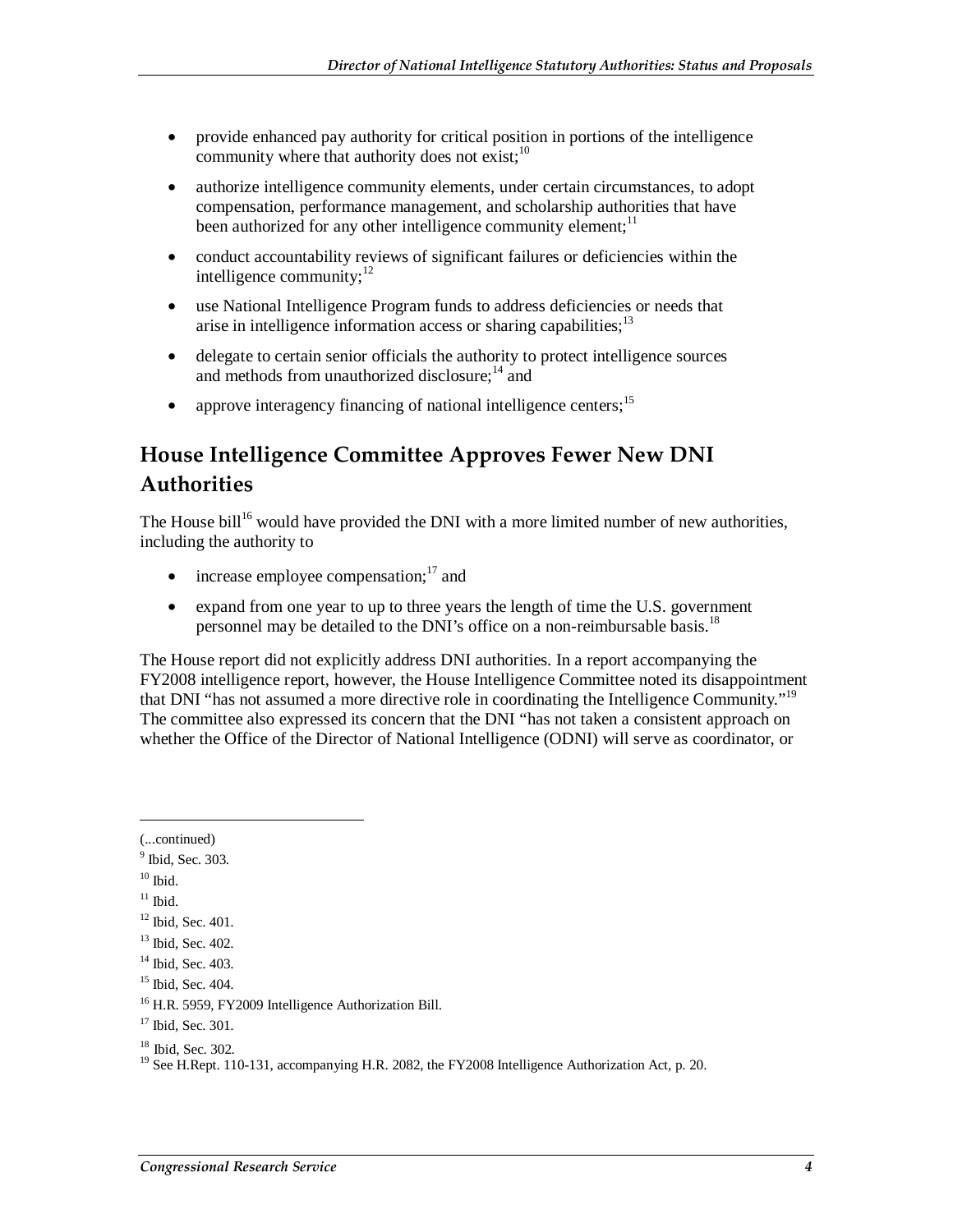executor, of Intelligence Community functions<sup>"20</sup> and that the DNI "remains unable to set goals and requirements for important skills, including foreign language capability."<sup>21</sup>

#### **Congress Did Not Act on FY2009 Intelligence Authorization**

While both committees included in their respective FY2009 authorization bills DNI authority enhancements that were virtually identical to those each chamber had approved the year before, and the House approved its version, the full Senate did not act on an authorization bill reported by the Senate Intelligence Committee. Congress did not approve an FY2009 intelligence authorization bill.

#### **Intelligence Authorization Legislation for FY2010**

The House and Senate versions of the FY2010 Intelligence Authorization bill contain a number of provisions relating to the role and authorities of the DNI. The House bill, H.R. 2701, provides greater flexibility in assigning intelligence personnel to the ODNI, more flexibility in transferring appropriated funds, and authority to fill temporarily vacancies in presidentially appointed and Senate confirmed positions in the ODNI. The Senate bill, S. 1494, also includes enhanced authorities for transferring funds and goes further to provide authority for the DNI to undertake accountability reviews of elements of the intelligence community. It would also establish a chief financial officer for the intelligence community to coordinate budgetary implementation and systems acquisitions, along with other offices designed to assist the DNI in carrying out his community-wide duties. The Senate bill also would require the DNI to conduct vulnerability reviews of major intelligence systems prior to acquisition and during their lifetimes. Controversial items in FY2010 legislation include new provisions regarding notification of congressional committees of covert actions and the role of the Government Accountability Office (GAO) in regard to intelligence agencies.

# **2004 Intelligence Reform Act Strengthened DNI Authorities**

To strengthen the DNI's authority, Congress in 2004 approved the Intelligence Reform Act, providing the DNI additional powers in certain areas, including in those of personnel, tasking, and acquisition. Arguably, most important, the act enhanced the DNI's control over the budgets of the intelligence community's 16 agencies. According to one observer, the DCI through the years had "been pressing his nose against the glass looking in," having never possessed the budget clout some argue the DNI now possesses.<sup>22</sup> Other observers acknowledge that the act provided the DNI more authority, but question whether this enhanced authority will be sufficient and whether the DNI will aggressively assert it in any case.

1

<sup>&</sup>lt;sup>20</sup> See H.Rept. 110-131, accompanying H.R. 2082, FY2008 Intelligence Authorization Act, pp. 20-21.

 $21$  Ibid, p. 21.

 $^{22}$  Interview with a senior Intelligence Community official.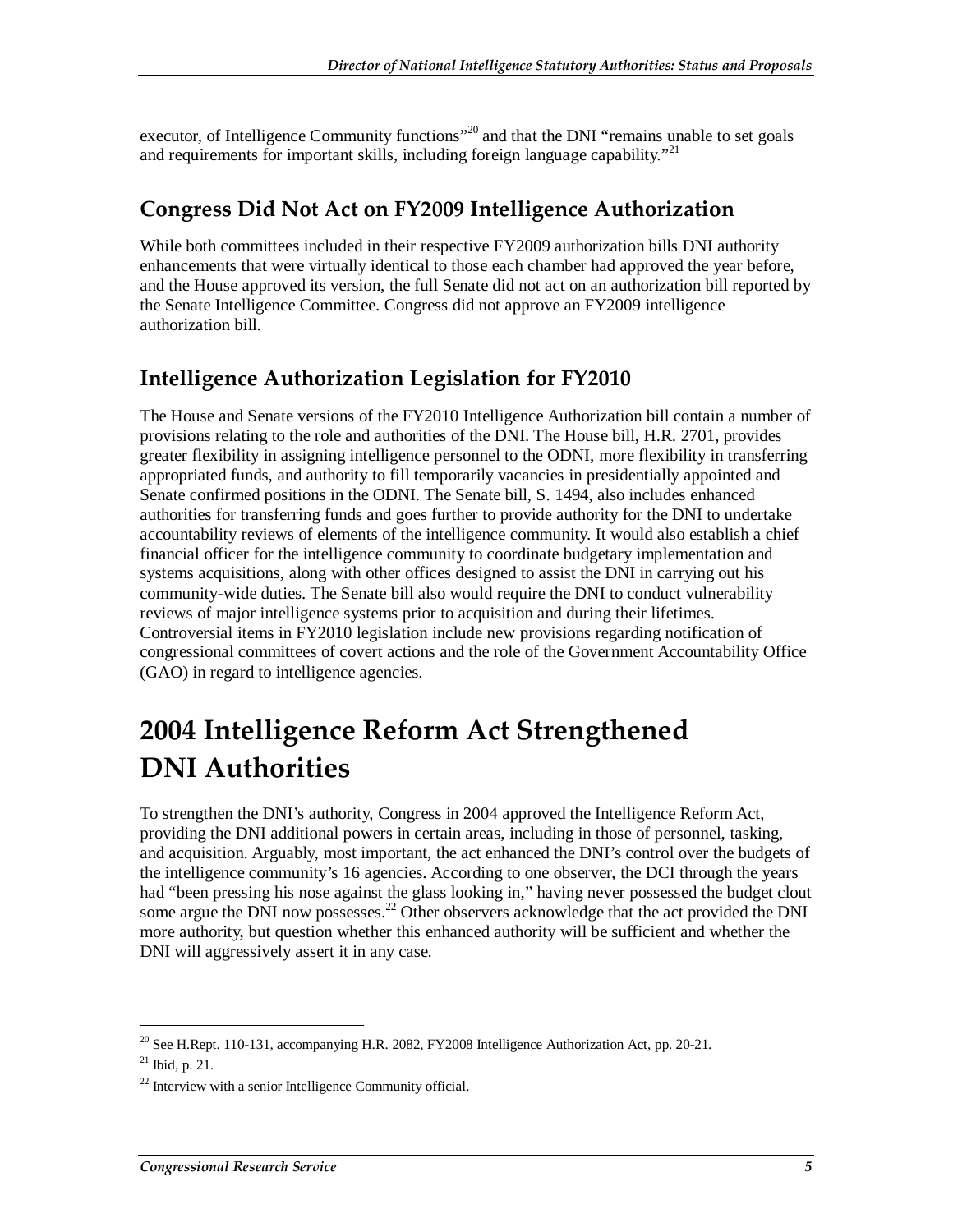### **Budget Authority**

The Intelligence Reform Act accords the DNI several new and enhanced budget authorities that were unavailable to DCIs. First, it provides that at the DNI's exclusive direction, the Director of the Office of Management and Budget (OMB) shall "apportion," or direct, the flow of congressionally appropriated funds from the Treasury Department to each of the Cabinet level agencies containing intelligence community elements.<sup>23</sup> This change is designed to strengthen the DNI's control over intelligence community spending. If, for example, an agency fails to comply with certain of the DNI's spending priorities, the DNI can withhold that agency's funding. DCIs had no such authority.

Second, the DNI is authorized to "allot" or "allocate" appropriations directly at the sub-Cabinet agency and department level, providing the DNI additional control over spending.<sup>24</sup> If a departmental comptroller refuses to act in accordance with a DNI spending directive, the law requires that the DNI notify Congress of such refusal.<sup>25</sup> DCIs had no such authority or reporting obligation.

Third, the DNI is authorized to "develop and determine" the National Intelligence Program (NIP) budget.26 By contrast, DCIs were authorized to "*facilitate* [emphasis added] the development" of the intelligence community's annual budget.

Fourth, the DNI is authorized to "ensure the effective execution of the budget," and to monitor its implementation and execution.<sup>27</sup> Except in the case of the CIA, DCIs had no such authority.

Fifth, the DNI is authorized to provide budget guidance to those elements of the intelligence community not falling within the  $NIP<sup>28</sup>$  Again, DCIs had no such authority.

Notwithstanding these stronger budget authorities, the DNI's power to influence and shape DOD intelligence spending is generally seen as more extensive but not necessarily different in kind than those exercised by DCIs. More than any other Cabinet official, the Secretary of Defense has substantial budgetary and administrative authorities that were not "abrogated" by the 2004 legislation. The Intelligence Reform Act authorizes the DNI to "participate in the development by the Secretary of Defense of the Joint Military Intelligence Program and the Tactical Intelligence and Related Activities Program."29 The role of DCIs in such activity was also "participatory" in nature.

<u>.</u>

<sup>&</sup>lt;sup>23</sup> P.L. 108-458, Sec. 102A(c)(5)(B).

<sup>&</sup>lt;sup>24</sup> Ibid., Sec.  $102A(c)(5)(A)$ .

<sup>&</sup>lt;sup>25</sup> Ibid., Sec.  $102A(c)(7)(B)$ .

<sup>&</sup>lt;sup>26</sup> Ibid., Sec.  $102A(c)(1)(B)$ .

 $27$  Ibid., Sec. 102A(c)(4).

 $^{28}$  Ibid., Sec. 102A(c)(3)(B).

<sup>&</sup>lt;sup>29</sup> Ibid., Sec. 102A(c)(3)(A). The Joint Military Intelligence Program, or JMIP, and the Tactical Intelligence and Related Activities Program, or TIARA, subsequently were consolidated into the National Intelligence Program in September 2005.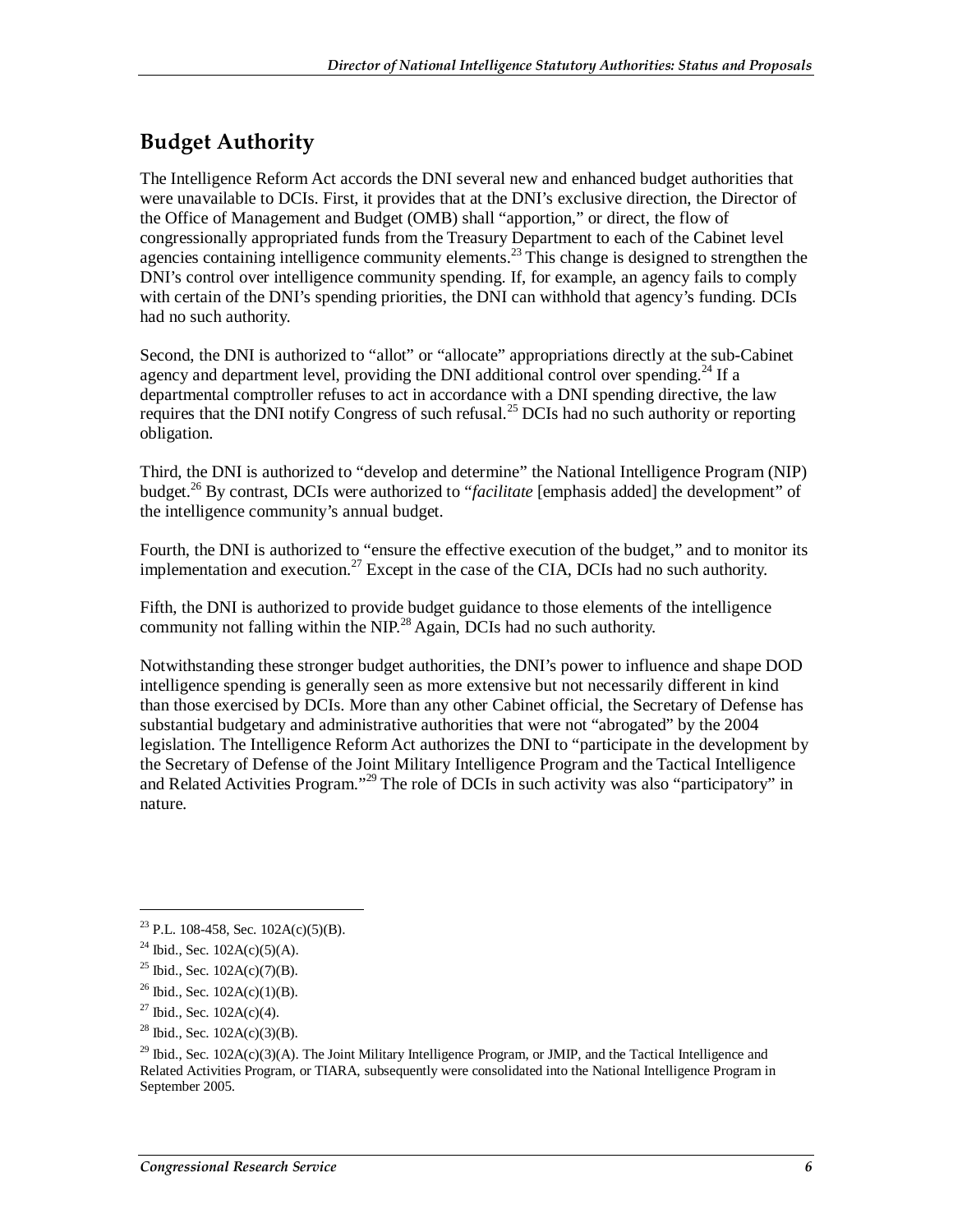#### **Transfer and Reprogramming Authority**

The DNI, with OMB approval, is authorized to transfer or reprogram NIP funds after affected department heads, or in the case of the CIA, its director, have been "consulted."<sup>30</sup> DCIs, by contrast, were permitted to transfer such funds, but only if the affected parties did not object.

### **Personnel Transfer Authority**

The DNI, with OMB approval, is authorized to transfer personnel within the intelligence community for periods not to exceed two years. Before doing so, however, the DNI is required to jointly develop with department and agency heads procedures to govern such transfers. DCIs, by contrast, could transfer such personnel only if the affected parties did not object and only for periods up to one year.<sup>31</sup>

### **Appointment Authority**

The Intelligence Reform Act gives the DNI expanded appointment authority and increases the number of positions over which the DNI can exercise such authority.<sup>32</sup> Specifically, the DNI's "concurrence" is required before a department or an agency head having jurisdiction over a certain appointment can appoint an individual to fill such a vacancy, or recommend to the President an individual to be nominated to fill the such a vacancy, as the case may be. Absent DNI concurrence, the DNI, or the department head, may advise the President directly of such nonconcurrence. DCI appointment authorities were more limited, both in terms of the degree of concurrence authority and with regard to the number of positions over which the DCI exercised such authority.

## **Acquisition Authority**

The DNI is authorized to serve as the exclusive milestone decision authority on major acquisitions, except with respect to DOD programs, in which case the DNI shares joint authority with the Secretary of Defense. $^{33}$  DCIs had no such statutorily based authority.

<u>.</u>

<sup>30</sup> Ibid., Sec. 102A(d).

 $31$  Ibid., Sec. 102A(e).

 $32$  Ibid., Sec. 1014. These positions include the Director of the National Security Agency; the Director of the National Reconnaissance Office; the Director of the National Geospatial-Intelligence Agency; the Assistant Secretary of State for Intelligence and Research; the Director of the Office of Intelligence of the Department of Energy (DOE), the Director of the Office of Counterintelligence, DOE; the Assistant Secretary for Intelligence Analysis, Department of the Treasury; the Executive Assistant Director (EAD) for Intelligence, the Federal Bureau of Investigation (FBI) or any successor to that position; and, the Assistant Secretary of Homeland Security for Information Analysis. In 2006, DOE consolidated the Office of Intelligence and Office of Counterintelligence into the new Office of Intelligence and Counterintelligence under the control of DOE's Senior Intelligence Officer. In 2005, the FBI consolidated the EAD for Counterterrorism and Counterintelligence and the EAD for Intelligence into a single EAD for National Security.

 $33$  Ibid., Sec. 102(A)(q). U.S. intelligence and Pentagon officials reportedly are finalizing the first formal agreements governing how the two communities work together on major acquisitions. See John T. Bennett, "U.S. DOD, Intel Agencies Forge Joint Acquisition," *Defense News*, January 14, 2008.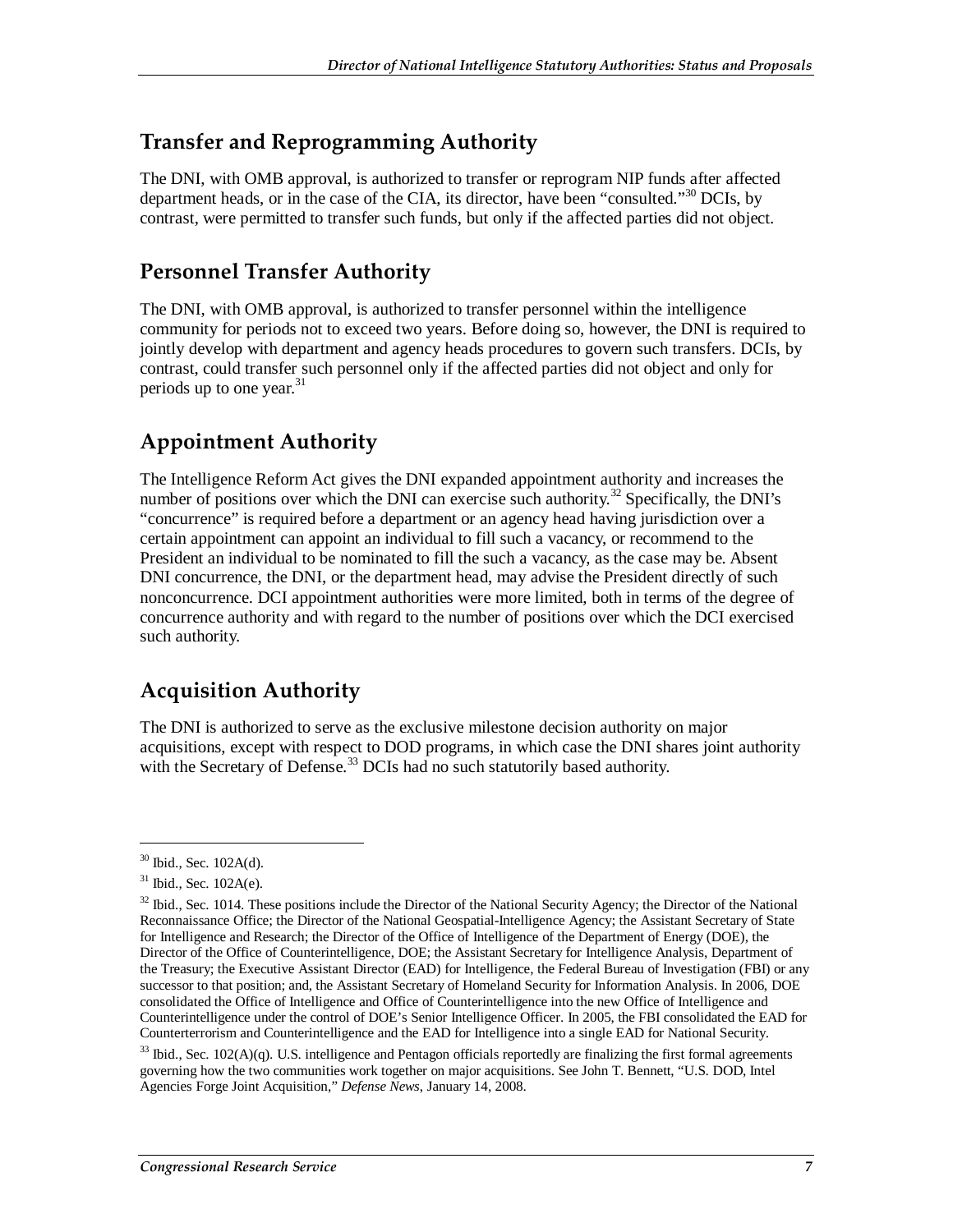### **Tasking Authority**

The DNI is authorized to "manage and direct the tasking of, collection, analysis, production, and dissemination of national intelligence  $\dots$  by approving requirements and resolving conflicts."<sup>34</sup> Although DCIs were authorized to exercise certain collection authorities, statutory authorities did not explicitly address analysis, production, and dissemination authorities.

### **Authority Over National Counterterrorism Center (NCTC)**

The Intelligence Reform Act establishes a hybrid structure, one in which the NCTC director reports to the DNI with regard to counterterrorism intelligence analysis and operations, and to the President with regard to the development and coordination of national interagency counterterrorism policy.<sup>35</sup> The act specifically stipulates that the NCTC director reports to the President, rather than to the DNI, with respect to "planning and progress of joint counterterrorism operations (other than intelligence operations)."36 While DCIs had unqualified control over the DCI's Counterterrorism Center, the authorities of the DCI's Center's authorities did not extend beyond the intelligence community, whereas certain of NCTC's authorities, by contrast, extend across the executive branch.<sup>37</sup>

Some observers suggest that the new and enhanced authorities described above could be interpreted differently by different agencies. They note that section 1018 of the act requires that the President issue guidelines to ensure that the DNI's authorities are implemented "in a manner that respects and does not abrogate the statutory authorities" of other departments. Although such guidelines have not been promulgated, as was noted earlier, some observers believe that if such guidelines were to be issued, they could serve to weaken the DNI's authorities.

# **Potential Congressional Considerations**

Some commentators have suggested that ambiguities exist within the Intelligence Reform Act that cover complex relationships among disparate agencies with their own statutory authorities. In such a situation, much will undoubtedly depend on how the DNI understands his position, and on the patterns of cooperation and deference that are set in his tenure. The  $111<sup>th</sup>$  Congress may be

<u>.</u>

 $34$  Ibid., Sec. 102A(f)(ii)(I) and (II).

<sup>&</sup>lt;sup>35</sup> Ibid., Sec. 1021. Section 1021 of P.L. 108-458 codifies the existence of NCTC, which initially was established under Executive Order (EO) 13358. With regard to the establishment of NCTC, there is a potential conflict between the statute and EO 13358. See CRS Report RL32816, *The National Counterterrorism Center: Implementation Challenges and Issues for Congress*, by Todd Masse.

<sup>&</sup>lt;sup>36</sup> P.L. 108-458, Sec. 1021, amending Title I of the National Security Act of 1947 by adding Sec. 119(c)(3). The March 2005 Report of the Commission on the Intelligence Capabilities of the United States Regarding Weapons of Mass Destruction expressed concerns about NCTC's "hybrid character" (p. 328).

<sup>37</sup> See the *Congressional Record*, December 8, 2004, with regard to Senate consideration of the conference report to accompany S. 2845, the Intelligence Reform and Terrorism Prevention Act of 2004, in which Senator Joseph I. Lieberman is quoted as stating that NCTC's Directorate of Strategic Operational Planning would conduct strategic operational planning for "...the entire Executive branch – ranging from the combatant commands, to the State Department, to the FBI's Counterterrorism Division to the Department of Health and Human Services to the CIA" (p. 11971).